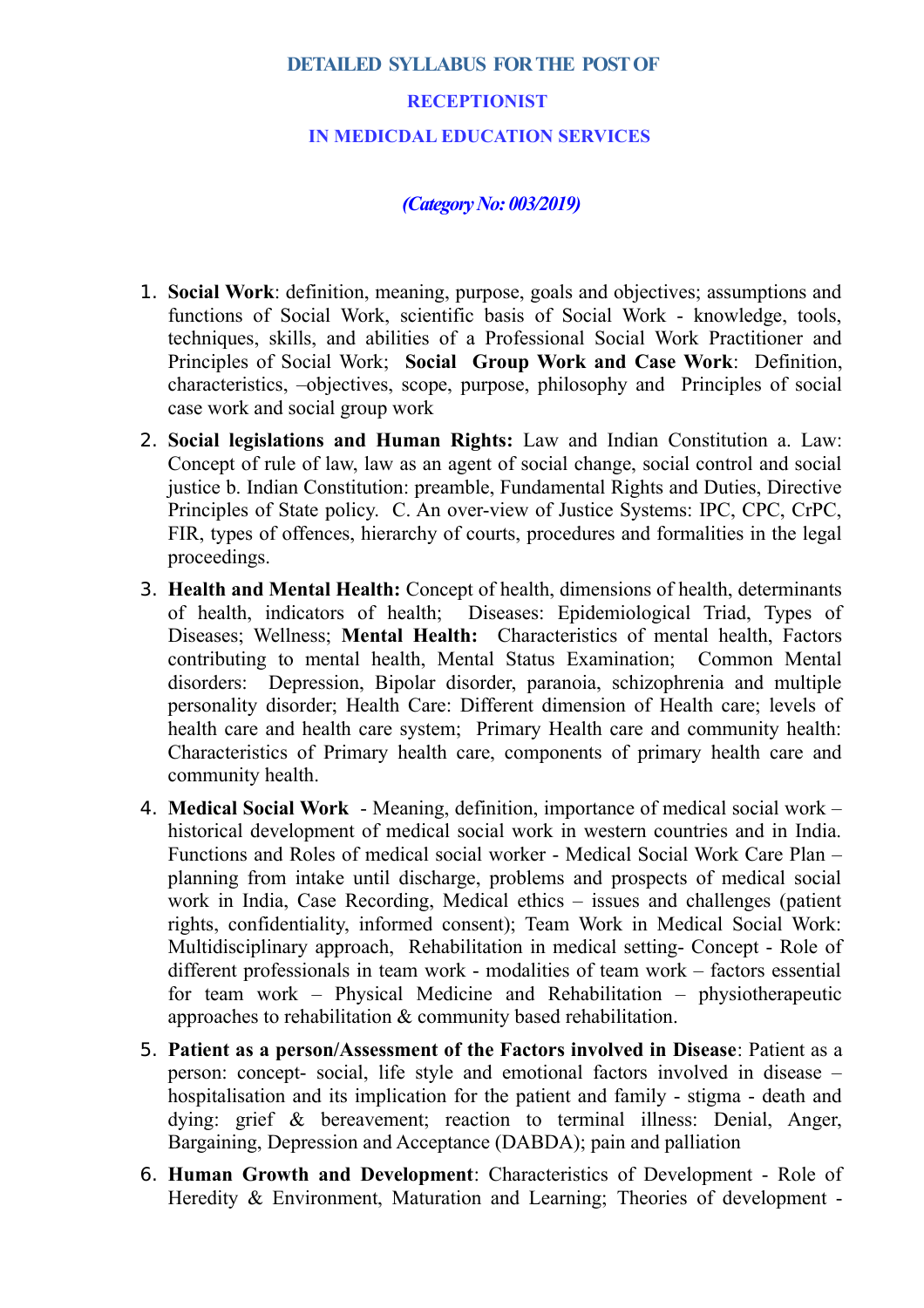Rober J Havighurst's Theory of Developmental Task. Pregnancy, Prenatal and Infancy: Characteristics, Developmental Tasks, Bio- psychosocial Changes and Hazards; Childhood Development**:**, Babyhood : Characteristics, developmental tasks, bio-psychosocial changes, hazards; Childhood (Early and Late): Characteristics, developmental tasks, bio-psychosocial changes, hazards; Puberty and Adolescence - Characteristics, developmental tasks, bio- psychosocial changes, hazards; Adulthood Development: Adulthood - Characteristics, developmental tasks, bio- psychosocial changes, hazards; Middle Age - Characteristics, developmental tasks, bio- psychosocial changes, hazards Old age - Characteristics, developmental tasks, bio- psychosocial changes, hazards; Stress in children and adults – types, causes and management. Role of counselling in stress management.

- 7. **Food and Nutrition:** Introduction to food science: Definition and classification of foods. Factors affecting food consumption, Functions of food; Cereals and cereal products, .Pulses or legumes: Wheat, Rice nutritive value and composition. Basic Nutrition: Nutrition, malnutrition, balanced diet. Basic five food groups, BMR, physical activity; Energy deficiency; Carbohydrates, Proteins and lipids Vitamins and minerals: Fats, nuts, vegetables and fruits: - Nutritive values, Vegetables and Fruits- Classification, composition and nutritive value. Effect of cooking on nutritive value of vegetables. Pigments in fruits and vegetables. Planning diets for various stages of the life cycle - infancy, pre-school and school going children, adolescent, old age, pregnancy and lactation. Normal diets, therapeutic diets for commonly found diseases, diabetics, hypertension, kidney and liver diseases.
- 8. **Introduction to Interior Design**: Importance and need of Interior decoration Design- Definition –classification -Types of Design, requirement of a good structural and decorative design; –Furniture choices, related to functions .Furnishings-Types of furnishing – Curtain styles; Flower Arrangement Different types & styles in flower arrangements - Method of preservation of flowers and foliage. Bouquet making; Light -Importance of good lighting**,** Types of lighting - Natural & Artificial lighting ,Importance of Natural Light for healthy environment; Steps in Management, Decision Making – Types and significance, steps, Time Management : Significance of time management. Time Schedule – definition, factors to be considered before making a time plan, steps in the preparation of a time schedule and evaluation of the time schedule. Tools in time management: peak load, work curve and time norm. Work simplification – definition, Mundells classes of change. Work simplification techniques - Pathway chart, process chart and Operation chart; Fatigue - Physiological and psychological, causative factors and alleviating techniques
- 9. **Communication** definition, functions, elements and problems. Communication Methods- classification according to form and use, advantages and limitations of each method; Audio-visual aids: Place and role of audio-visual aids in Home Science teaching .Classification of audio-visual aids, cone of experience-merits and demerits. Factors guiding the selection and use of audio- visual aids: Recent trends in communication- ICT tools – print and electronic media, email internet. Uses of multimedia, mobile phone, video and teleconferencing, computer assisted instructions, web technology, tech talks and information kiosks.